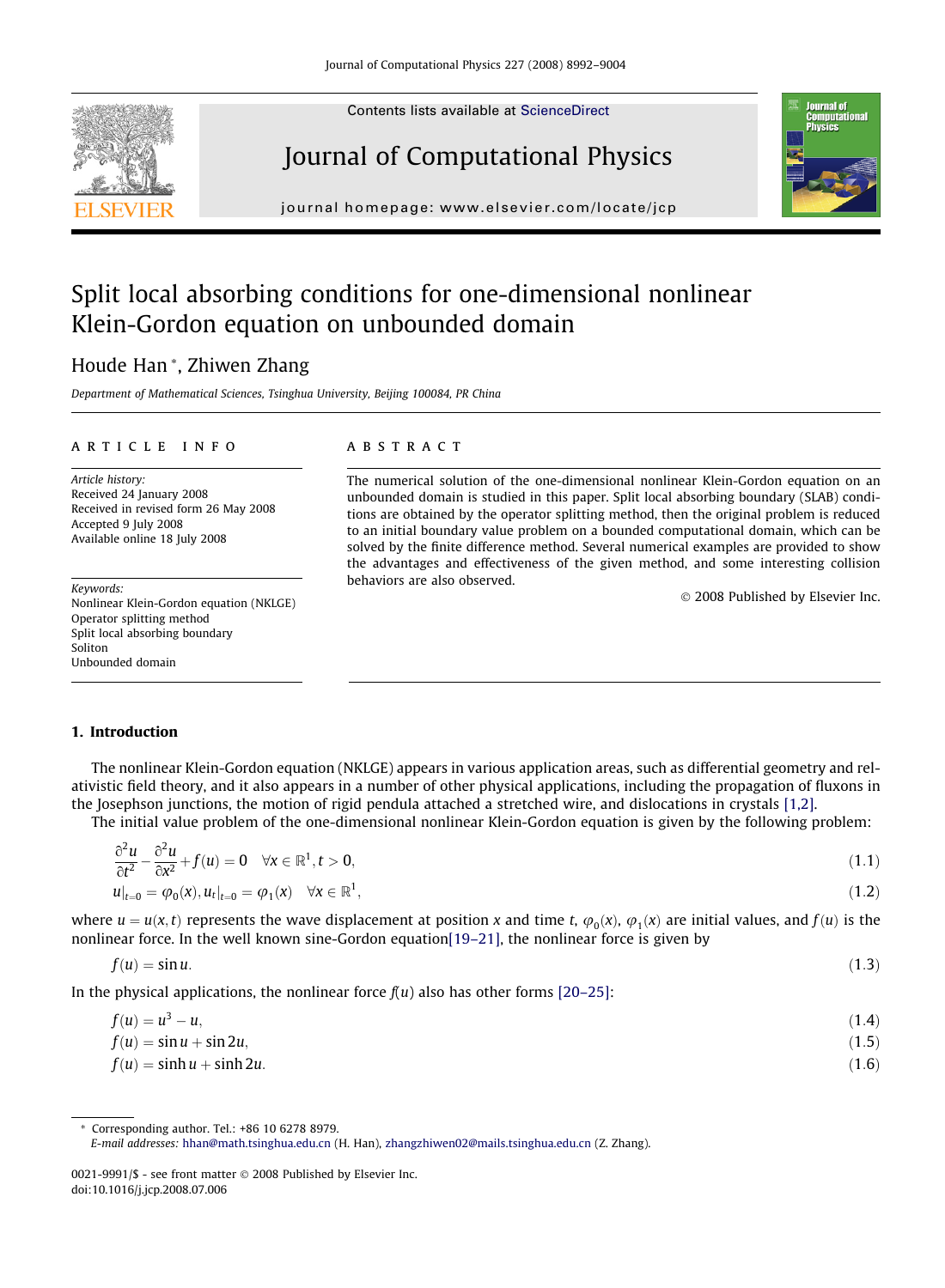<span id="page-1-0"></span>Eq. [\(1.1\)](#page-0-0) is called the  $\phi^4$  equation, the double sine-Gordon (DSG) equation and the double sinh-Gordon (DSHG) equation, provided  $f(u)$  is given by [\(1.4\)–\(1.6\)](#page-0-0), respectively. The above nonlinear Klein-Gordon equations are Hamiltonian PDEs, and for a wide class of force  $f(u)$ , it has the conserved Hamiltonian quantity (or energy) [\[21\]](#page-12-0)

$$
H=\int\bigg(\frac{1}{2}u_t^2+\frac{1}{2}u_x^2+G(u)\bigg)dx,
$$

where  $G'(u) = f(u)$ .

The essential difficulty of the numerical solution for the problem [\(1.1\) and \(1.2\)](#page-0-0) involves two parts, the nonlinearity and the unboundedness of the physical domain. For the bounded domain case, there are a lot of studies on the numerical solution of the NLKGE with Dirichlet or periodic boundary condition. For example, Li and Vu-Quoc [\[3\]](#page-11-0) studied the finite difference invariant structure of a class of algorithms for the nonlinear Klein-Gorodn equation and derived algorithms that preserve energy or linear momentum. Jiminez [\[4\]](#page-11-0), Jiminez and Vazquez [\[5\]](#page-12-0) discussed four second-order finite difference schemes for approximating the nonlinear Klein-Gordon equation with periodic boundary condition. They also observed the undesirable characteristics in some of the numerical schemes, in particular a loss of spatial symmetry and the onset of instability for large value of a parameter in the initial condition of the equation. Guo et al. [\[6\]](#page-12-0) used the spectral and pseudo-spectral methods to solving the nonlinear Klein-Gordon equation. Guo et al. [\[7\]](#page-12-0) also investigated the Numerical solution of the sine-Gordon equation with periodic boundary condition. In this paper, we will consider the NLKGE on an unbounded domain.

The artificial boundary condition (ABC) method is a powerful approach to reduce the problems on the unbounded domain to a bounded computational domain. In general, the artificial boundary conditions can be classified into implicit boundary conditions and explicit boundary conditions including global, also called nonlocal ABC, local ABC and discrete ABC [\[11\].](#page-12-0) For the last 30 years, many mathematicians have made great contributions on this subject, see [\[8–15\]](#page-12-0), which makes the artificial boundary condition method for the linear partial differential equations on the unbounded domain become a well-developed method. In recent few years, there have been some new progress on the artificial boundary condition method for nonlinear partial differential equations on unbounded domain. Han et al. [\[16\]](#page-12-0) and Xu et al. [\[17\]](#page-12-0) use the Cole–Hopf transformation to get the exact ABCs for the viscous Burger's equation and the deterministic KPZ equation, Zheng [\[18,19\]](#page-12-0) use the inverse scattering approach to get the exact ABCs for the one-dimensional cubic nonlinear Schrödinger equation and the sine-Gordon equation. Xu et al. [\[31,32\]](#page-12-0) also utilize an operator splitting method to design split local absorbing boundary (SLAB) conditions for the one- and two-dimensional nonlinear Schrödinger equations. The local absorbing boundary conditions were imposed on the split linear subproblem and yielded a full scheme by coupling the discretizations for the interior equation and boundary subproblems.

In this paper, we use the operator splitting method to find the split local absorbing boundary (SLAB) conditions for the nonlinear Klein-Gordon equation on the unbounded domain. Then reduce the original problem [\(1.1\) and \(1.2\)](#page-0-0) to an initial boundary value problem on a bounded computational domain, which can be solved by the finite difference method. By this numerical method, we observe the soliton solutions of different kinds of nonlinear Klein-Gordon equations.

The organization of this paper is as following: in Section 2, we give a brief overview of the operator splitting method, and then discuss the split local absorbing boundary for the NKLGE, where the ABCs of the subproblem is given in detail. A finite difference scheme is given by the coupling procedure in Section 3. Some numerical examples are provided to demonstrate the effectiveness of the proposed scheme, especially some interesting soliton solutions of the NLKGE are observed in Section 4.

#### 2. The split local absorbing boundary method

Operator splitting method [\[26,34\]](#page-12-0) is a powerful method for the numerical simulation of complex physical time-dependent models, where the simultaneous effect of several different subprocess has to be considered. Mathematical models of such phenomena are usually described by time-dependent partial differential equations, which include several spatial differential operators. Each of them is corresponding to a subprocess of the physical phenomenon. Generally speaking, every subprocess is simpler than the whole spatial differential operator.

The essential idea of the operator splitting method is to decompose the considered problem into several subproblems which are easy to be handled, and then solve them successively in a small time step  $\tau$ , in which the solution of one subproblem is employed as the initial condition for the next subproblem.

The operator splitting method has been widely used in many application problems, for instance, the advection–diffusionreaction problems in air pollution modelling [\[27\]](#page-12-0) Maxwell's equations [\[28\],](#page-12-0) the model of Bose–Einstein condensates [\[29,30\]](#page-12-0) and the nonlinear Schrödinger equation [\[31,32\].](#page-12-0)

The basic idea of split local absorbing boundary (SLAB) method is using the operator splitting method on the boundaries to construct boundary conditions. We decompose the nonlinear Klein-Gordon problem into linear and nonlinear subproblems on the artificial boundaries, which are easy to be handled, and then solve them alternatively in a small time step  $\tau$ .

For Eq. [\(1.1\)](#page-0-0), we introduce an auxiliary function  $v=u_t$ , and denote the vector function  $U=(u,v)^T$ . Then Eq. (1.1) can be converted into a differential equation system:

$$
U_t = \begin{pmatrix} u \\ v \end{pmatrix}_t = \begin{pmatrix} v \\ u_{xx} - f(u) \end{pmatrix}.
$$
 (2.1)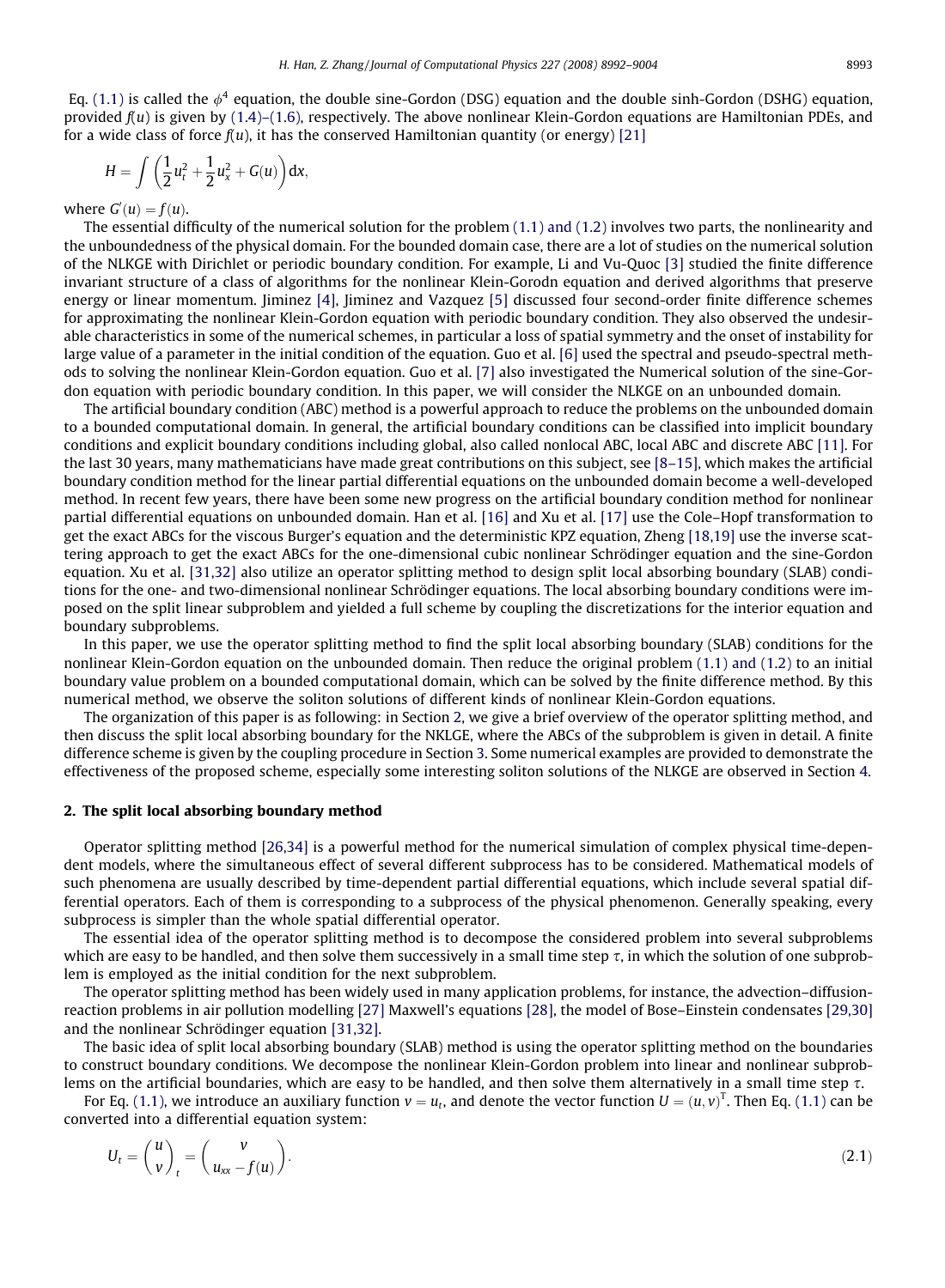<span id="page-2-0"></span>We introduce a splitting control parameter  $\alpha \in (0, 1)$ , the previous system [\(2.1\)](#page-1-0) can be written in a splitting form.

$$
U_t = \begin{pmatrix} u \\ v \end{pmatrix}_t = \begin{pmatrix} \alpha^2 v \\ u_{xx} \end{pmatrix} + \begin{pmatrix} (1 - \alpha^2)v \\ -f(u) \end{pmatrix} \equiv L_1 U + L_2(U). \tag{2.2}
$$

From time  $t = t^n$  to time  $t = t^{n+1}$ , where  $t^{n+1} = t^n + \tau$ ,  $t^0 = 0$ , firstly we split the system [\(2.1\)](#page-1-0) into a linear subproblem and a nonlinear subproblem.

$$
U_t^1 = L_1 U^1 \t U^1(t_n, x) = U(t_n, x) \t t \in [t_n, t_{n+1}],
$$
\n(2.3)

$$
U_t^2 = L_2(U^2) \t U^2(t_n, x) = U^1(t_{n+1}, x) \t t \in [t_n, t_{n+1}].
$$
\n(2.4)

Then we solve the subproblems (2.3) and (2.4) step-by-step, in which the solution of one subproblem is employed as an initial condition for the alternative subproblem, and take  $U(t_{n+1},x)\approx U^2(t_{n+1},x)$  as the approximate solution of the system [\(2.1\)](#page-1-0). This may be realized by the solution operator that approximates combination of products of the exponential operators  $e^{\tau L_1}$ and  $e^{\tau L_2}$ . By the Baker–Campbell–Hausdroff theorem, we have the first-order approximation using solution operator,

$$
U^{n+1} \approx e^{\tau L_2} e^{\tau L_1} U^n. \tag{2.5}
$$

So far, the simplest idea of the operator splitting method has been described. The error of the approximation (2.5) is the firstorder  $O(\tau)$  induced from the noncommutativity of the operators  $L_1$  and  $L_2$  [\[33\].](#page-12-0) In general, the second-order Strang splitting is more frequently adopted in applications, for which the solution operator is approximated by,

$$
U^{n+1} \approx e^{\tau \frac{1}{2}L_1} e^{\tau L_2} e^{\tau \frac{1}{2}L_1} U^n. \tag{2.6}
$$

In fact, the only difference between the Strang splitting method [\[34\]](#page-12-0) and the first-order splitting method is that the first and last steps are half of the normal step  $\tau$ . Thus a more accurate second-order method can be implemented by a very simple way.

Next, we use the operator splitting method to obtain the split local absorbing boundary (SLAB) conditions for the NKLGE. First of all, we introduce two artificial boundaries  $\Sigma_l = \{(x, t) | x = x_l, 0 \le t \le T\}$  and  $\Sigma_r = \{(x, t) | x = x_r, 0 \le t \le T\}$ , where  $x_l$ ,  $x_r$  are two constants, with  $x_l < x_r$ , which divide the unbounded domain  $R^1 \times [0, T]$  into three parts,

$$
D_l = \{ (x, t) | -\infty \le x \le x_l, 0 \le t \le T \},
$$
  
\n
$$
D_i = \{ (x, t) | x_l \le x \le x_r, 0 \le t \le T \},
$$
  
\n
$$
D_r = \{ (x, t) | x_r \le x \le +\infty, 0 \le t \le T \}.
$$

The finite sub-domain  $D_i$  is the bounded computational domain. Therefore, we must find some appropriate boundary conditions on  $\Sigma_l$  and  $\Sigma_r$ , respectively, to reduce the original initial value problem [\(1.1\) and \(1.2\)](#page-0-0) into a initial boundary value problem on the domain  $D_i$ .

Some simple calculation shows that the equation of the linear subproblem (2.3) is equivalent to the following wave equations:

$$
u_{tt} - \alpha^2 u_{xx} = 0. \tag{2.7}
$$

In the problem [\(1.1\) and \(1.2\)](#page-0-0), we assume the initial values  $\phi_0(x), \phi_1(x)$  are constant in the exterior domain  $D_l \cup D_r$ . It means that no wave travels from the exterior domain into the interior domain  $D_i$ . So at the right artificial boundary  $\Sigma_r$ , we can obtain a absorbing artificial boundary condition (ABC):

$$
u_t + \alpha u_x = 0, \ \forall (x, t) \in \Sigma_t.
$$
\n
$$
(2.8)
$$

Similarly, at the artificial boundary  $\Sigma_l$ , we can obtain a absorbing artificial boundary condition (ABC):

$$
u_t - \alpha u_x = 0 \quad \forall (x, t) \in \Sigma_1. \tag{2.9}
$$

The artificial boundary conditions (2.8) and (2.9) are linear transport equations, which can be discretized by the up-wind scheme or the beam-worming scheme, thus we have first- or second-order of accuracy, respectively. Similarly, the equation of the nonlinear subproblem (2.4) is equivalent to the following equation:

$$
u_{tt} + (1 - \alpha^2) f(u) = 0 \quad x_l \leq x \leq x_r \quad t^n \leq x \leq t^{n+1}.
$$
\n(2.10)

The nonlinear Eq. (2.10) is an ordinary differential equation, which can be solved by the Runge–Kutta method or the Matlab ode-solver(ode15). Seeing that the restriction of (2.10) on the boundary  $\Sigma_l$  (or  $\Sigma_r$ ) is an initial value problem, no extra boundary condition is required.

## 3. The derivation of the difference scheme

In this section, we consider the coupling procedure for solving the nonlinear Klein-Gordon equation on the bounded computational domain  $D_i = [x_i, x_r] \times [0, T]$ . We divide the domain  $D_i$  by a set of lines parallel to the x- and t-axis to form a grid, and

$$
f_{\rm{max}}
$$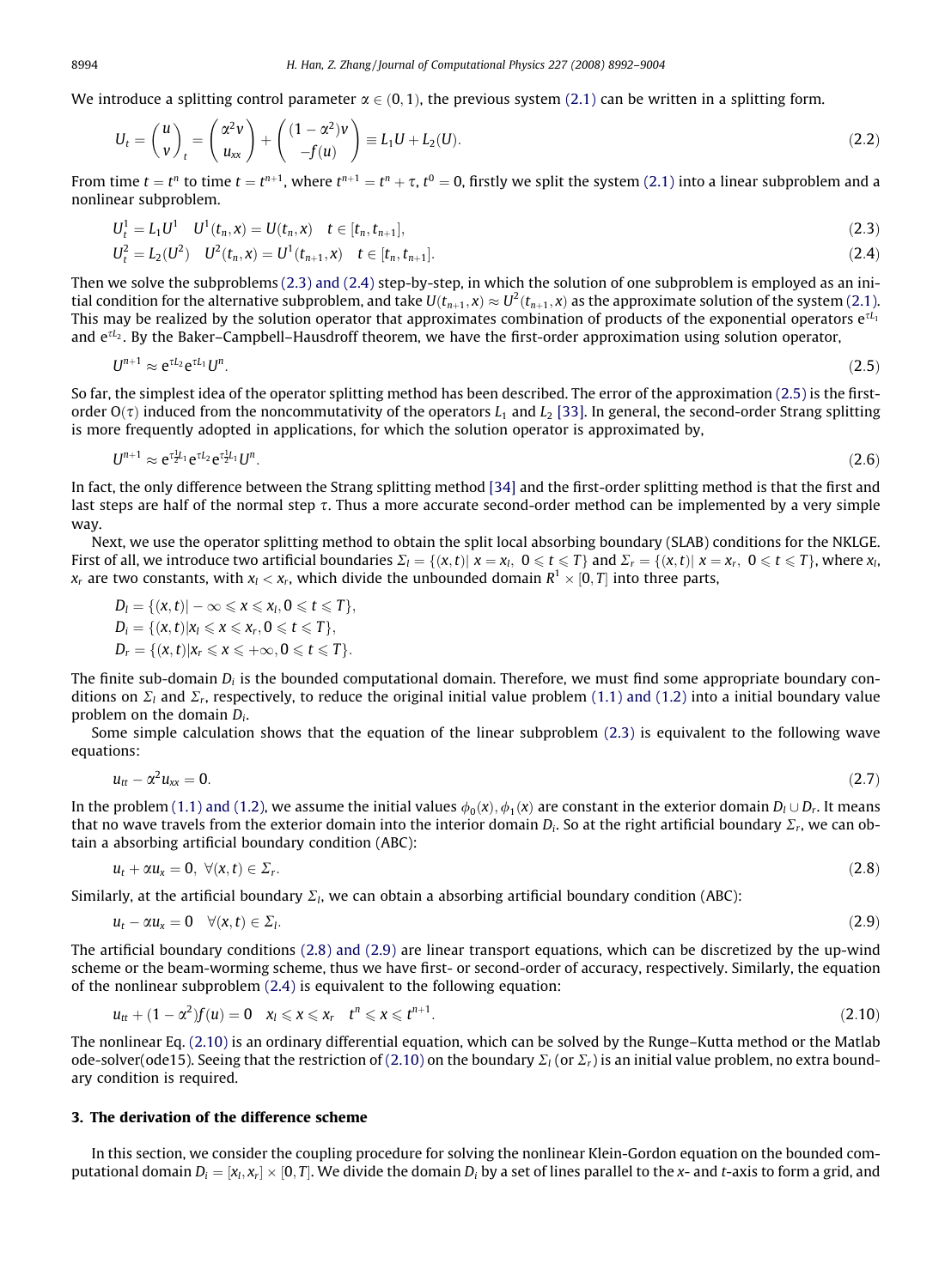<span id="page-3-0"></span>write  $h=(x_l-x_r)/I$  and  $\tau=T/N$  for the line spacings, where I and N are two positive integers. The crossing points  $\Omega_h^{\tau}$  are called the grid points,

$$
\Omega_h^\tau=\{(x_i,t_n)|x_i=x_l+ih,\ i=0,1,\ldots,I,\ t_n=n\tau,n=0,1,\ldots,T/\tau\}.
$$

Suppose  $\mathbf{U}=\{u_i^n|0\leqslant i\leqslant I,n\geqslant 0\}$  is a grid function on  $\Omega_h^\tau$ . To get the numerical solution on the domain  $D_i$ , we use the central difference scheme to approximate Eq. [\(1.1\):](#page-0-0)

$$
\frac{u_i^{n+1} - 2u_i^n + u_i^{n-1}}{\tau^2} - \frac{u_{i+1}^n - 2u_i^n + u_{i-1}^n}{h^2} + f(u_i^n) = 0,
$$
\n(3.1)

for  $i = 1, \ldots, I-1$ , where  $u_i^n$  represents the approximation of wave function  $u(x,t)$  on the grid point  $(x_i, t^n)$  with  $t^n = n\tau$ ,  $x_i = ih, x_0 = x_l, x_i = x_r.$ 

For each computational step, the equation system (3.1) contains  $I+1$  unknowns, however it only has  $I-1$  equations. So the scheme (3.1) is incomplete, thus two unknown values  $u_0^n$  and  $u_l^n$  must be provided through boundary conditions. Accord-ing to the discussion in Section 2, we split Eq. [\(1.1\)](#page-0-0) into two subproblems [\(2.7\) and \(2.10\)](#page-2-0) on the grid points  $(x_0, t^n)$  and  $(x_1, t^n)$ in the vicinity of the boundaries, and then solve them separately, in which the solution of one subproblem is employed as an initial condition for the next subproblem by imposing two intermediate variables  $U^*_i=(u^*_i,v^*_i)^T$ ,  $i=0, I$ . For Eq. [\(2.10\)](#page-2-0), we use the exponential operator form,

$$
U_i^* \approx e^{\tau L_2} U_i^n, \quad i = 0, I. \tag{3.2}
$$

The second intermediate step is a linear problem, which can generate two extra equalities by discretizing the ABCs [\(2.8\) and](#page-2-0) [\(2.9\)](#page-2-0) with the up-wind scheme or the beam-worming scheme. Here, we take the up-wind scheme for an example,

$$
\frac{u_l^{n+1} - u_l^*}{\tau} + \alpha \frac{u_l^* - u_{l-1}^n}{h} = 0,\tag{3.3}
$$

$$
\frac{u_0^{n+1} - u_0^*}{\tau} - \alpha \frac{u_1^n - u_0^*}{h} = 0. \tag{3.4}
$$

At the  $(n+1)$ th time level, suppose  $\{u_i^k | k \leqslant n, 0\leqslant i\leqslant I\}$  are given. Firstly, we solve Eqs.(3.2)–(3.4) to get the boundary term  $u_i^{n+1}, i = 0, I$  and assume  $v_i^{n+1} = v_i^*$  then solve Eq. (3.1) to get  $\{u_i^{n+1} | 1 \leq i \leq I-1\}$ . Hence, we can get all the solution  $\mathbf{U}=\{u_i^{n+1}|0\leqslant i\leqslant I,n\geqslant 0\}$  step-by-step. Compare with the global ABC as mentioned above, our split local absorbing boundary (SLAB) method has great advantage for long time computation. In order to improve the accuracy of the local time-splitting procedure, a second-order Strang splitting [\[34\]](#page-12-0) and the beam-worming scheme can be used, where we use two intermediate variables  $U^*_i=(u^*_i,v^*_i)^T$ ,  $i=0, I$  and  $U^{**}_i=(u^{**}_i,v^{**}_i)^T$ ,  $i=0, I$ . Here,  $U^*_i$  is obtained from  $U^n_i$  through the half time step ordinary differential equation,

$$
U_i^* \approx e^{\frac{\tau_i}{2}L} U_i^n, \quad i = 0, I. \tag{3.5}
$$

Suppose that  $v_i^{**} = v_i^*, i = 0, I$  and  $u_i^{**}, i = 0, I$  are deduced from  $u_i^*, i = 0, I$  by the beam-worming scheme:

$$
\frac{u_l^{**}-u_l^*}{\tau}=-\frac{\alpha(3u_l^*-4u_{l-1}^n+u_{l-2}^n)}{2h}+\frac{\alpha^2(u_l^*-2u_{l-1}^n+u_{l-2}^n)}{2h^2},
$$
\n(3.6)

$$
\frac{u_0^{**}-u_0^*}{\tau}=\frac{\alpha(3u_0^*-4u_1^n+u_2^n)}{2h}+\frac{\alpha^2(u_0^*-2u_1^n+u_2^n)}{2h^2}.
$$
\n(3.7)

Finally,  $U_i^{n+1}$  can be obtained from  $U_i^\ast$  through another half time step ordinary differential equation,

$$
U_i^{n+1} \approx e^{\frac{\pi}{2}L_2} U_i^{**}, \quad i = 0, I. \tag{3.8}
$$

Thus a more accurate scheme can be obtained by coupling Eqs.  $(3.5)$ – $(3.8)$  and the equation system  $(3.1)$ .

### 4. Numerical tests

 $n+1$ 

To test the performance and accuracy of the given split local absorbing boundary method, four different kinds of application examples for the NLKGE are provided in this section, where the second-order Strang splitting and the beam-worming scheme are used.

#### 4.1. The sine-Gordon (sG) equation

The sine-Gordon (sG) equation is a very important nonlinear Klein-Gordon equation [\[19–21\],](#page-12-0) which has the potential function  $G(u) = 1 - \cos(u)$  and takes the following form:

$$
\frac{\partial^2 u}{\partial t^2} - \frac{\partial^2 u}{\partial x^2} + \sin u = 0.
$$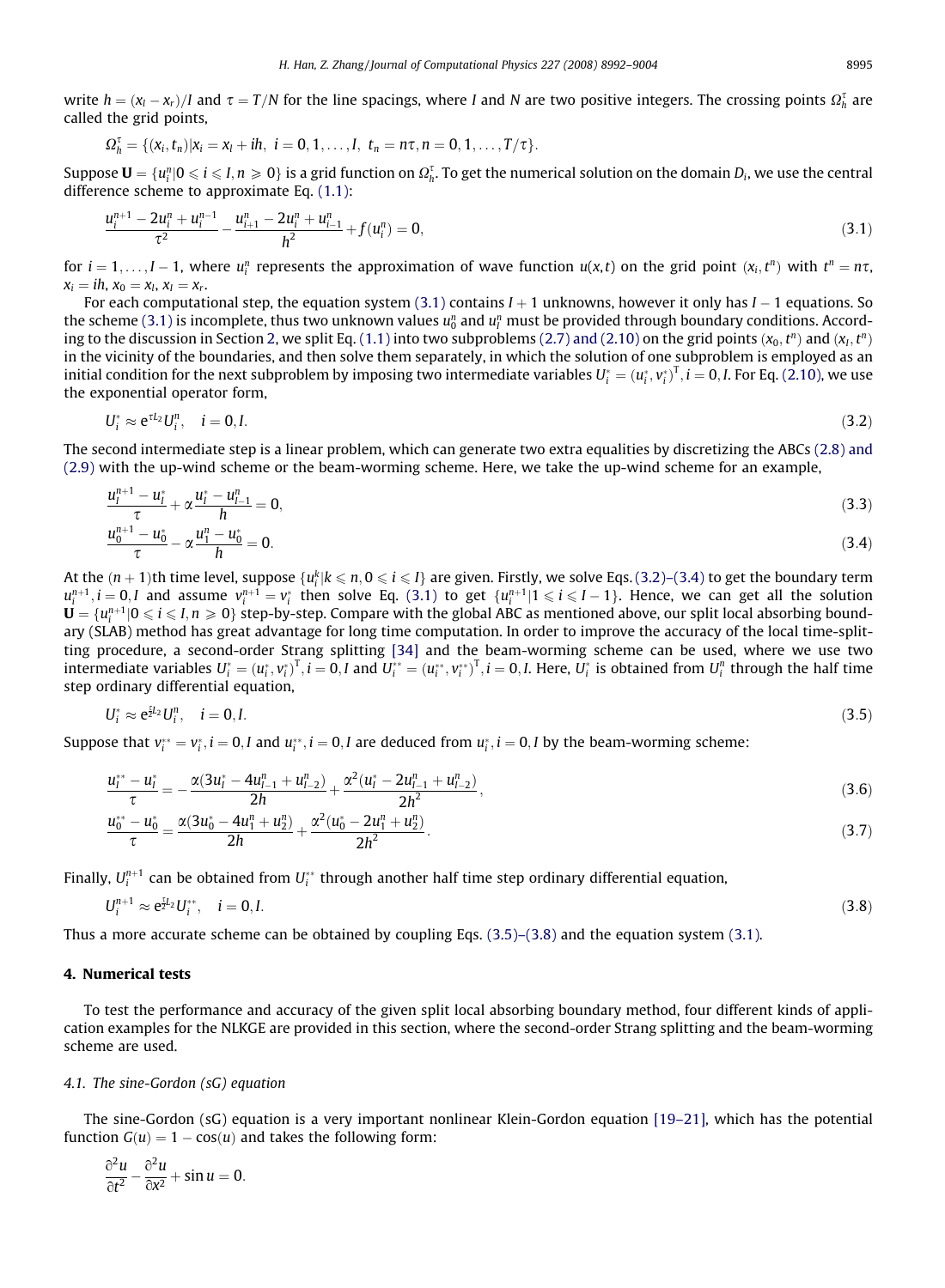The sine-Gordon (sG) equation has some travelling soliton solutions, also called the kink solution and anti-kink solution.

$$
u=4\arctan\exp\left(\pm\frac{x-ct}{\sqrt{1-c^2}}\right),\,
$$

where  $c\in (0,1)$  is the moving velocity, the sign "+" corresponds to the case of kink solution, and "–" corresponds to the case of anti-kink solution. When  $t = 0$ , these solutions tend to some constants exponentially fast as x tends to infinity. For example,  $u_{\text{kink}} \to 2\pi$  as  $x \to +\infty$ , and  $u_{\text{kink}} \to 0$  as  $x \to -\infty$ .

First of all we consider the kink solution. Let  $c = 0.8$ ,  $x_l = -8$ ,  $x_r = 8$  and take  $\varphi_0(x) = u_{\rm kink}(x, 0)$  and  $\varphi_1(x) = \frac{\partial}{\partial t} u_{\rm kink}(x, 0)$  as the initial data. From Fig. 1, we can see that the wave travels through the right artificial boundary, without causing dramatic reflection.

Next, we study the interaction of solitons, also called the Breather solution of the sine-Gordon equation. The sine-Gordon equation admits the kink–anti-kink solution,

$$
u_{\text{kink-anti-kink}} = 4 \arctan \left( \frac{c \sinh(\sqrt{c^2 - 1}t)}{\sqrt{c^2 - 1} \cosh(cx)} \right)
$$

and the kink–kink solution,

$$
u_{\text{kink}-\text{kink}} = 4 \arctan \left( \frac{\sqrt{c^2 - 1} \sinh(cx)}{c \cosh(\sqrt{c^2 - 1}t)} \right).
$$

The solitons in the kink–anti-kink solution(or the kink–kink solution) move with the same speed  $\sqrt{c^2-1}/c$  but in different direction. Let  $c = 2$ ,  $x_l = -8$ ,  $x_r = 8$  and take  $\varphi_0(x) = u_{\text{kink}-\text{ant-kink}}(x,0)$ ,  $\varphi_1(x) = \frac{\partial}{\partial t} u_{\text{kink}-\text{ant-kink}}(x,0)$  and  $\varphi_0(x) = u_{\text{kink}-\text{kink}}(x,0)$ .  $\varphi_1(x) = \frac{\partial}{\partial t} u_{\text{kink}-\text{kink}}(x,0)$ , respectively, as the initial data. [Fig. 2](#page-5-0) shows that the given scheme not only captures the interaction of solitons, but also let the solitons travel out the computational domain without causing dramatic reflection. Finally, we design an oscillation wave problem to test the performance of the given boundary conditions. In this case,  $x_l=-8$ ,  $x_r=8$ , the initial conditions are oscillation wave:

$$
\phi_0(x)=sin(10x)\,exp\left(-\frac{x^2}{4}\right),\quad \phi_1(x)=0.
$$

[Fig. 3](#page-5-0) shows that the initial oscillation wave splits into two smaller waves and spreads along the characteristic lines. When they travel out the computational domain, the reflection waves are negligible.

## 4.2. The  $\phi^4$  equation

We also test the scheme for the travelling soliton wave of the  $\phi^4$  equation [\[20,21\]](#page-12-0), which has the potential function  $G(u) = -\frac{1}{2}m^2u^2 + \frac{1}{4}\gamma u^4$  and takes the following form:

$$
\frac{\partial^2 u}{\partial t^2} - \frac{\partial^2 u}{\partial x^2} + \gamma u^3 - mu = 0,
$$

where the m and  $\gamma$  are two parameters. The  $\phi^4$  equation has travelling soliton wave solutions, also called the kink and antikink solutions:



**Fig. 1.** Kink of the sine-Gordon equation,  $h = 0.05$ ,  $\tau = h/2$ .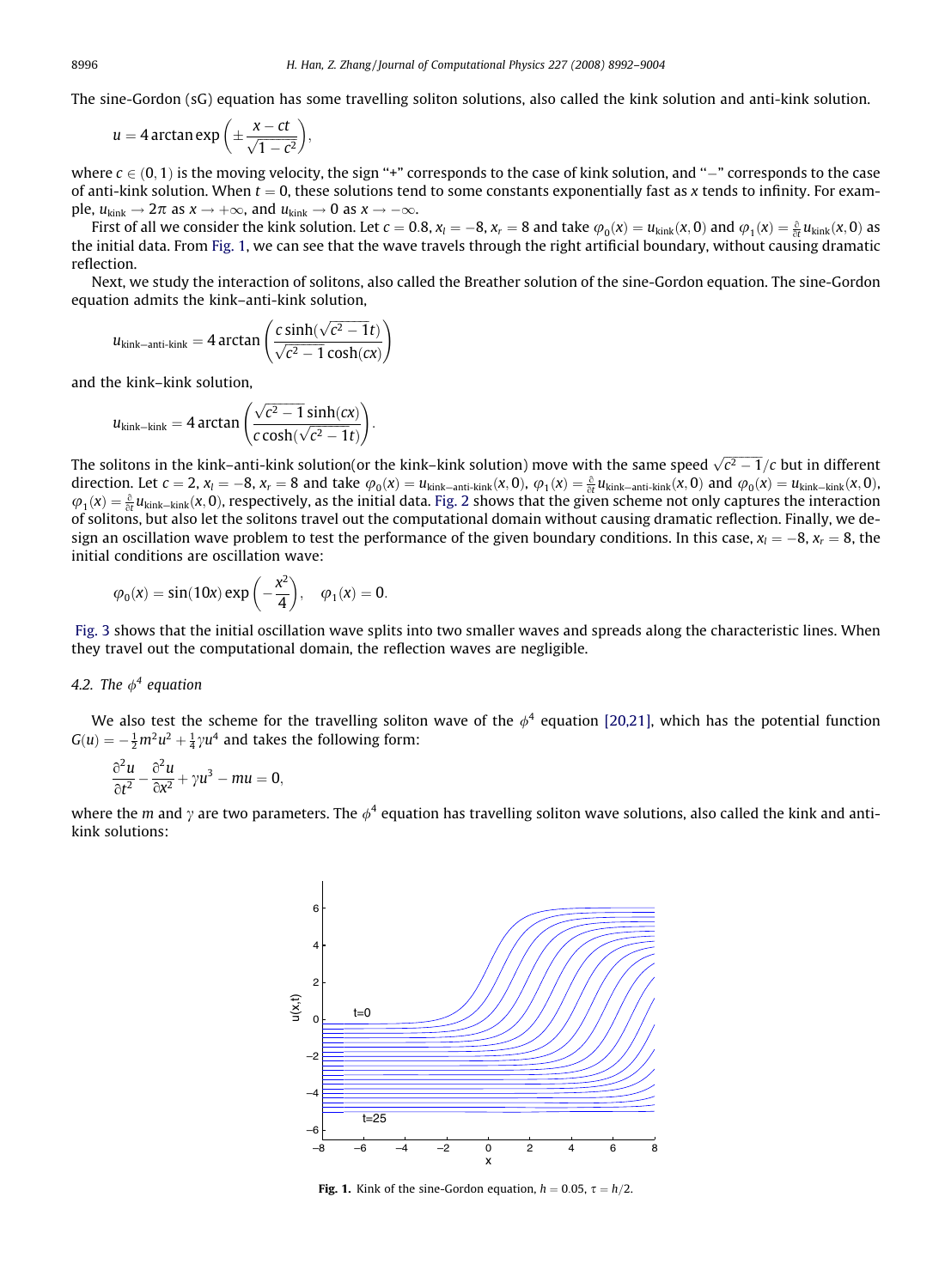<span id="page-5-0"></span>

Fig. 2. Breather solution of the sine-Gordon equation, left are kink–anti-kink solutions and right are kink–kink solutions.  $h = 0.05$ ,  $\tau = h/2$ .



Fig. 3. Propagation of the oscillation wave of the sine-Gordon equation.  $h = 0.05$ ,  $\tau = h/2$ .

$$
u(x,t) = \frac{m}{\sqrt{\gamma}} \tanh\left(\pm \frac{m(x-ct)}{\sqrt{2(1-c^2)}}\right),\,
$$

for  $(x,t)\in R\times R^+$ , with the velocity restricted by  $c^2< 1$ . If we choose the sign "+" ("-"), the travelling soliton wave  $u(x,t)$  is a kink(anti-kink) solution, i.e. it consists of a single transition region between the asymptotic values  $u_{\text{kink}} = \pm 1(u_{\text{anti-kink}} = \mp 1)$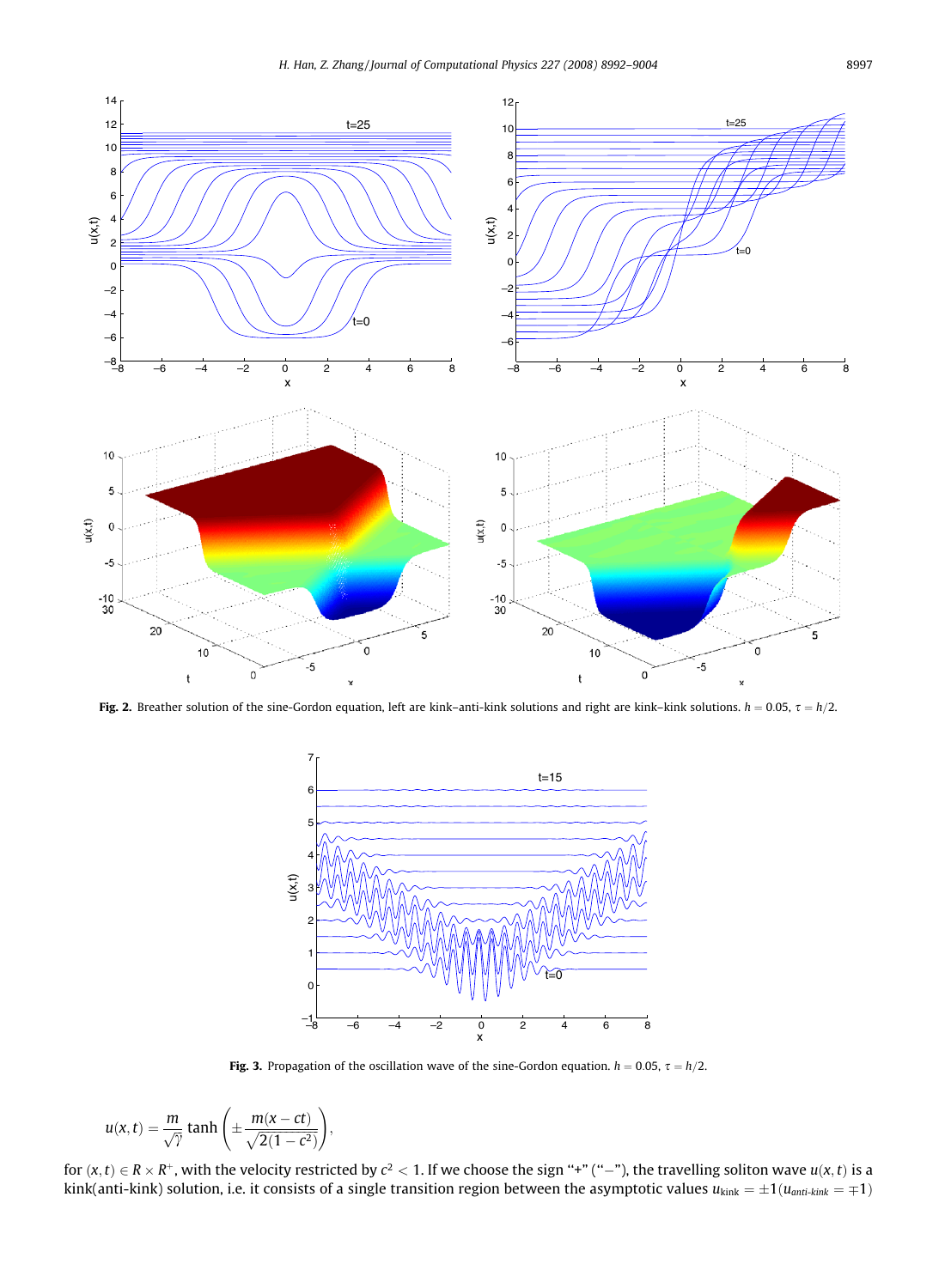<span id="page-6-0"></span>as x – ct varies between  $\pm\infty$ . Again this solution is on the whole real line, and it quickly approaches its asymptotic values away from the transition region.

Similar to the construction of the soliton solution in Section 4.1, let  $x_l = -8$ ,  $x_r = 8$  and take  $\varphi_0(x) = u_{\text{kink}}(x,0)$  and  $\varphi_1(x) = \frac{\partial}{\partial t} u_{\text{kink}}(x,0)$  as the initial data. The numerical solutions of  $u(x,t)$  is shown in Fig. 4, with  $\gamma = \frac{1}{\pi^2}$ ,  $m = 1$ ,  $c = 0.8$  together with the step sizes  $h=0.05$  and  $\tau=\frac{h}{2}$ . We can see that the right artificial boundary is nearly transparent for the solitary wave propagation, since the wave travel out the computational domain without causing dramatic reflection.

#### 4.3. The double sine-Gordon (DSG) equation

The double sine-Gordon (DSG) equation has attracted many researchers attention, because it models a variety of systems in condensed matter, quantum optics, and particle physics. Condensed matter applications include the spin dynamics of superfluid  $He<sup>3</sup>$ , magnetic chains, commensurate-incommensurate phase transitions, surface structural reconstructions, and domain walls. In quantum field theory and quantum optics DSG equation applications include quark confinement and self-induced transparency, respectively, see [\[22,23\].](#page-12-0) The double sine-Gordon (DSG) equation has the potential,

$$
G(u)=-\frac{4}{1+4|\eta|}\Big(\eta\cos u-\cos\frac{u}{2}\Big),
$$

where the parameter  $\eta$  may be assigned any arbitrary real value. In this paper we will consider the range  $\eta > 0$ , so we introduce parameter R related with  $\eta$  by  $\eta=\frac{1}{4}\sinh^2 R$ . From the potential function G(u), we get the following DSG equation:

$$
\frac{\partial^2 u}{\partial t^2} - \frac{\partial^2 u}{\partial x^2} + \frac{2}{1 + 4|\eta|} \left( 2\eta \sin u - \sin \frac{u}{2} \right) = 0. \tag{4.1}
$$

Eq. (4.1) has a static solution in the form of a  $4\pi$  kink (anti-kink):

$$
u(x,t)=4\pi m\pm 4\arctan\frac{\sinh\left(\frac{x-ct}{\sqrt{1-c^2}}\right)}{\cosh R},
$$

where the sign "+" corresponds to the case of kink, and "-" corresponds to the case of anti-kink, and m is an integer.  $u(x,t)$ can be interpreted as a superposition of two sG solitons, separated by the distance 2R.

In the numerical experiment, we set  $c = 0.8$ ,  $x_l = -12$ ,  $x_r = 12$  and take  $\varphi_0(x) = u_{\text{kink}}(x, 0)$  and  $\varphi_1(x) = \frac{\partial}{\partial t} u_{\text{kink}}(x, 0)$  as the initial data. The numerical solutions of  $u(x,t)$  is shown in [Fig. 5](#page-7-0), with  $m = 0$ ,  $R = 4$ , together with the step sizes  $h = 0.05$ and  $\tau = \frac{h}{2}$ . We can find that the profile of the initial wave consists two kinks. They travel through the right artificial boundary consecutively, without causing dramatic reflection, which shows that the boundary conditions are nearly transparent for the wave propagation.

#### 4.4. The double sinh-Gordon (DSHG) equation

The double sinh-Gordon (DSHG) equation has been extensively studied in the classical thermodynamics. This model equation also has a double well potential  $G(u)=(\zeta\cosh 2u-m)^2,$  when the positive parameter  $m,\zeta$  satisfy  $m>\zeta,$  thus there also exists the kink and anti-kink solutions. Even though it is nonintegrable, the DSHG is remarkably amenable to analysis, se[e\[24,25\]](#page-12-0). From the potential function  $G(u)$ , we get the following DSHG equation:



Fig. 4. Kink of the  $\phi^4$  equation,  $h = 0.05$ ,  $\tau = h/2$ .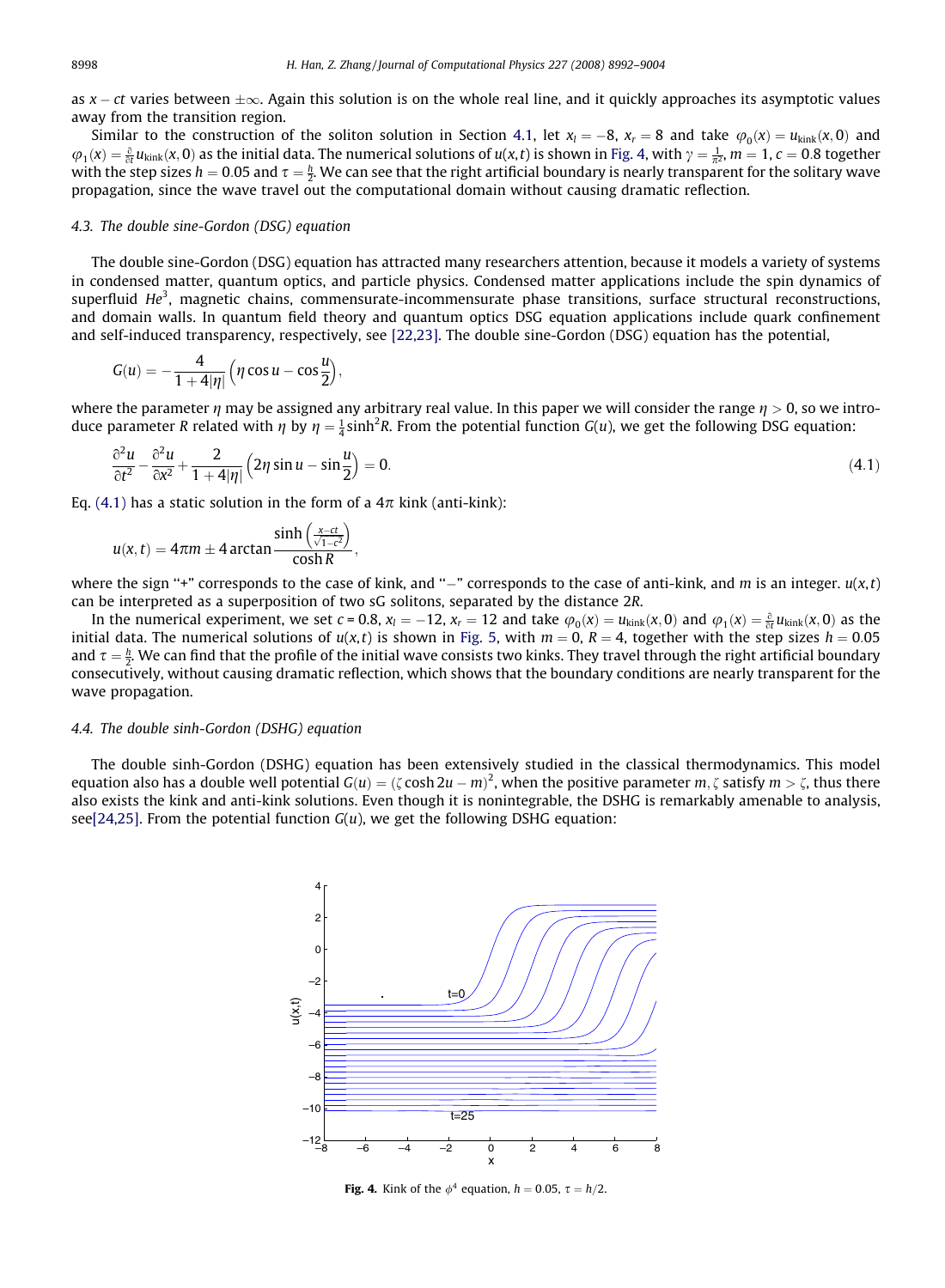<span id="page-7-0"></span>

**Fig. 5.** Double kink of the DSG equation,  $h = 0.05$ ,  $\tau = h/2$ .

$$
\frac{\partial^2 u}{\partial t^2} - \frac{\partial^2 u}{\partial x^2} + 2\zeta(\zeta \sinh 4u - 2m \sinh 2u) = 0.
$$
\n(4.2)

Eq. [\(4.2\)](#page-6-0) possess a single kink solution and anti-kink solution as following:

$$
u(x,t)=\pm \tanh^{-1}\left(\sqrt{\frac{m-\zeta}{m+\zeta}}\tanh \xi \frac{x-ct}{\sqrt{1-c^2}}\right), \quad \xi=\sqrt{2(m^2-\zeta^2)}, \ m>\zeta.
$$

The sign "+" corresponds to the case of kink solution, and the sign "–" corresponds to the case of anti-kink solution. Eq. [\(4.2\)](#page-6-0) can be linearized around  $u = 0$  leading to higher energy phonons. For phonons around  $u = 0$ , the above Eq. [\(4.2\)](#page-6-0) can be approximated by a  $\phi^4$  equation, which shows the connection between the  $\phi^4$  equation and the DSHG equation.

$$
\frac{\partial^2 u}{\partial t^2} - \frac{\partial^2 u}{\partial x^2} + (8\xi^2 - 8m\xi)u + \frac{16}{3}(4\xi^2 - m\xi)u^3 = 0.
$$

In the numerical experiment, we set  $c = 0.5$ ,  $x_l = -8$ ,  $x_r = 8$  and take  $\varphi_0(x) = u_{\text{kink}}(x, 0)$  and  $\varphi_1(x) = \frac{\partial}{\partial t} u_{\text{kink}}(x, 0)$  as the initial data. The numerical solutions of  $u(x,t)$  is shown in Fig. 6, with  $m=2, \xi=1$ , together with the step sizes  $h=0.05$  and  $\tau=\frac{h}{2}$ . We can see that the kink solution travels through the right artificial boundary without causing dramatic reflection, which shows that the boundary conditions are also effective for this nonintegrable equation.

#### 4.5. Accuracy of the SLAB method

In this section, we consider the numerical accuracy of the SLAB method for the tested problems in Sections 4.1–4.4 with exact solutions. Numerical experiments show that for these four kinds of nonlinear Klein-Gordon equation, the SLAB method



Fig. 6. Kink of the DSHG equation,  $h = 0.05$ ,  $\tau = h/2$ .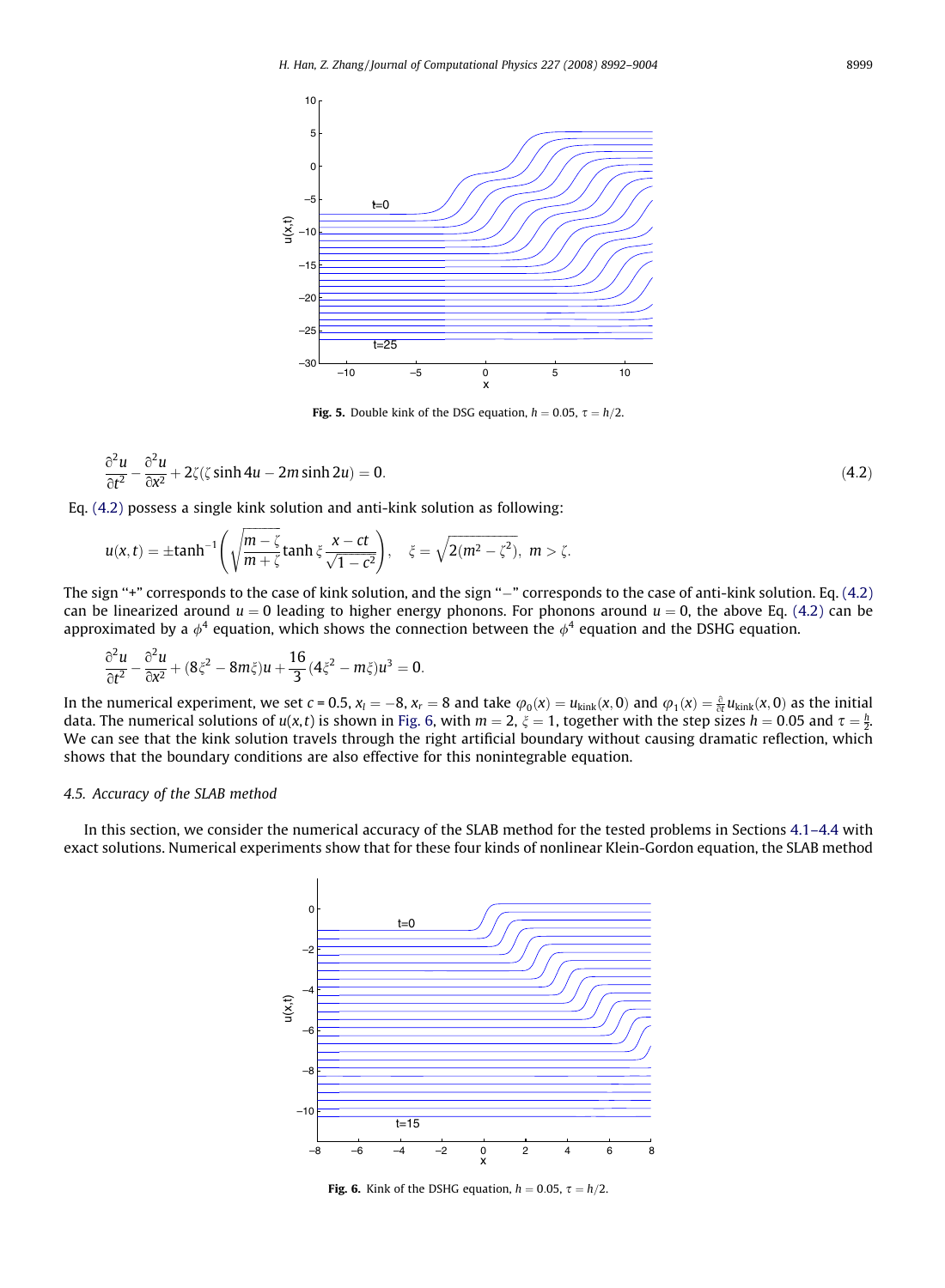<span id="page-8-0"></span>has the same accuracy. To avoid tautology, we only give the numerical results about the sG equation and the  $\phi^4$  equation here.

In all the computation, we let  $h = 2\tau$ . To evaluate the accuracy of numerical solution, we define the  $L_2$  norm of the error function as

$$
E(t) = \|u_{\text{num}}(\cdot, t) - u_{\text{exa}}(\cdot, t)\|_{L_2}.\tag{4.3}
$$

Table 1 lists the errors for different mesh sizes and the convergence rates. Fig. 7 gives the linear least square fitting of different errors and mesh sizes in logarithm coordinates. It can be seen that our numerical scheme is second-order convergence, just as we anticipate.

Fig. 8 gives the result about how the SLAB method depends on the cut points  $x_l$  and  $x_r$ . The top-left part is the evolution of the sG equation with  $h = 0.05$ ,  $\tau = \frac{h}{2}$ ,  $x_l = -15$ ,  $x_r = 15$ ,  $T = 22.5$ . The initial value on the top-right part shows that the wave-

#### Table 1 Computation of  $E(12)$  and the convergence order,  $h = 2\tau$

| Mesh size                                                      | $L2$ norm of the error (sG equation) | $L_2$ norm of the error ( $\phi^4$ equation) |
|----------------------------------------------------------------|--------------------------------------|----------------------------------------------|
| $h = \frac{1}{10}$<br>$h = \frac{1}{20}$<br>$h = \frac{1}{40}$ | $1.713E - 2$                         | $2.212E - 2$                                 |
|                                                                | $4.262E - 3$ 4.019                   | $5.532E - 3$ 4.011                           |
|                                                                | $1.066E - 3$ 3.996                   | $1.383E - 3$ 3.999                           |
| $h = \frac{1}{80}$                                             | $2.739E-4$ 3.893                     | $3.459E - 4$ 3.998                           |
| $h = \frac{1}{160}$                                            | $9.345E - 5$ 2.930                   | $8.666E - 5$ 3.991                           |



**Fig. 7.** Linear least square fitting of different errors and mesh sizes, left is sG equation, right is  $\phi^4$  equation.  $h=\frac{1}{10},\frac{1}{20},\frac{1}{40},\frac{1}{80},\frac{1}{160},\tau=\frac{h}{2}$ .



**Fig. 8.** The waveform of the sG equation,  $h = 0.05$ ,  $\tau = h/2$ ,  $T = 22.5$ .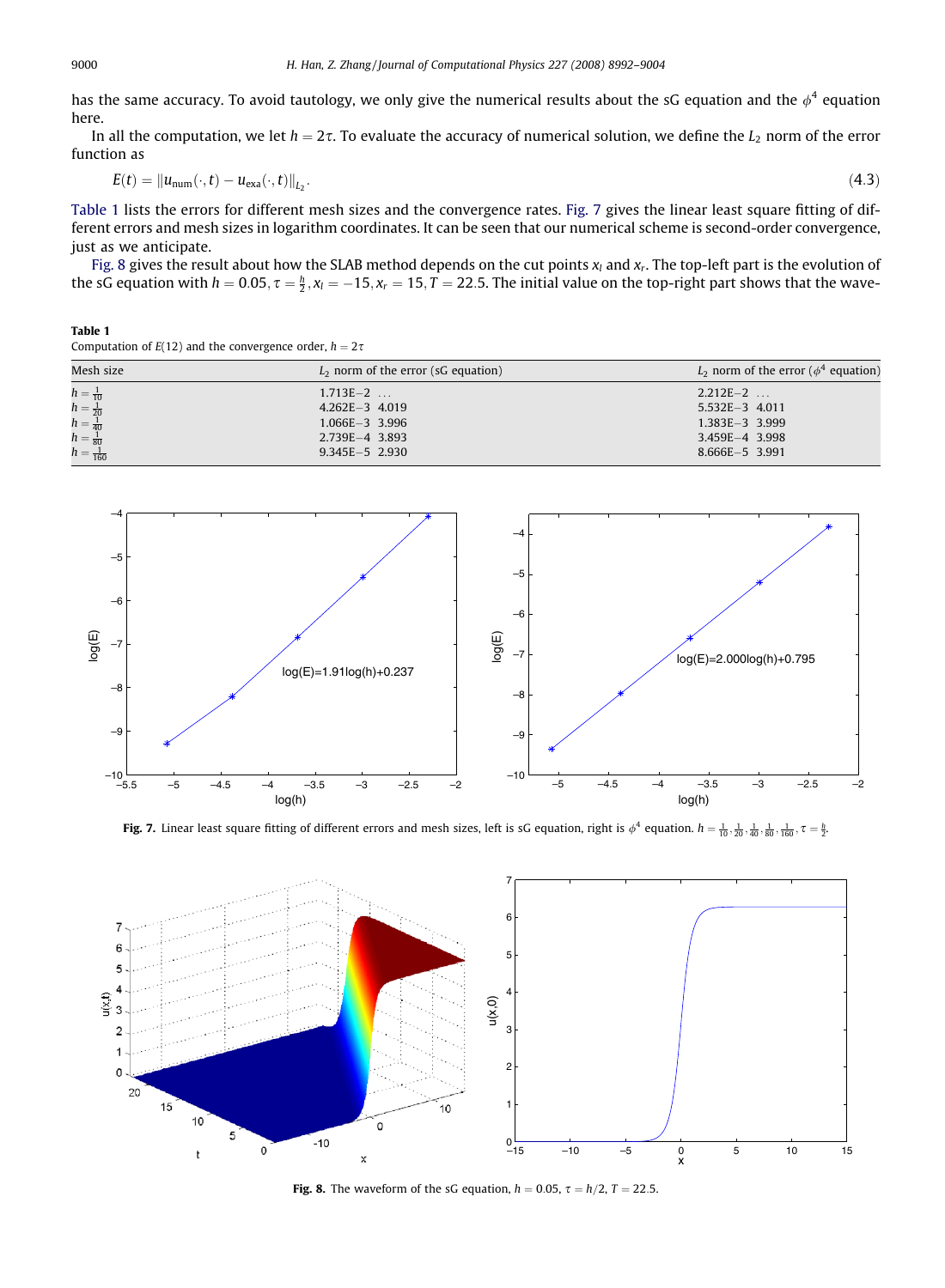form is constant outside the interval [–5,5]. Let  $L=|x_l|=|x_r|$  denotes the distance from the location of the artificial boundary to the center of the computational domain. During the computation process, we fix the terminal time as  $T = 22.5$ . Initially, we set  $L = 1$  and every time we increase L by 1 to compute the numerical error. Here, the error function is defined by

$$
E(L) = \max_{0 \leq t \leq T, -L \leq x \leq L} |u_{\text{num}}(x, t) - u_{\text{exa}}(x, t)|.
$$

Fig. 9 shows that when the length  $L$  is bigger than 5, the SLAB method will have a very high numerical accuracy.

The choice of the splitting control parameter  $\alpha$  is quite important in the SLAB method, however how to get the  $\alpha$  in an analytic way is still open. Through numerical experiments, we find that if we choose the splitting control parameter  $0.8 < \alpha < 0.9$ , the given method is nearly transparent for the wave propagation. Hence, in all of the numerical experiments in this paper, we set  $\alpha = 0.85$ . Fig. 10 shows the numerical error for different velocity of the sG equation. Here, the error func-tion is the same as [\(4.3\),](#page-8-0) and the wave velocities are  $c = 0.8$  and  $c = 0.4$ , respectively.

The numerical schemes [\(3.1\)–\(3.4\)](#page-3-0) are the standard splitting method, hence we call them SLAB1 for simplicity. Similarly, the Strong splitting methods [\(3.1\) and \(3.5\)–\(3.8\)](#page-3-0) are called SLAB2. We compare the performance of these two methods for sG equation and  $\phi^4$  equation. [Fig. 11](#page-10-0) shows that the SLAB2 method is second-order convergence, but when the mesh size is fine enough, the SLAB1 method can not get the second-order convergence. For the nonlinear Klein-Gordon equation on the unbounded domain, Szeftel [\[35\]](#page-12-0) adopted the paradifferential calculus approach to construct a family of absorbing boundary conditions for the semilinear wave equation. Let PDC1 and PDC2 denote the first- and second-order absorbing boundary conditions given by Szeftel. In fact, the PDC1 absorbing boundary condition is just the Neumman boundary condition. We compare the performance of the PDC1, PDC2 and SLAB2 method for the sG equation and  $\phi^4$  equation.



Fig. 9. The errors of different length L for the sG equation,  $h = 0.05$ ,  $\tau = h/2$ ,  $T = 22.5$ .



Fig. 10. The errors of different splitting control parameter  $\alpha$  for the sG equation,  $h = 0.05$ ,  $\tau = h/2$ ,  $T = 12$ . Left is  $c = 0.8$ , right is  $c = 0.4$ .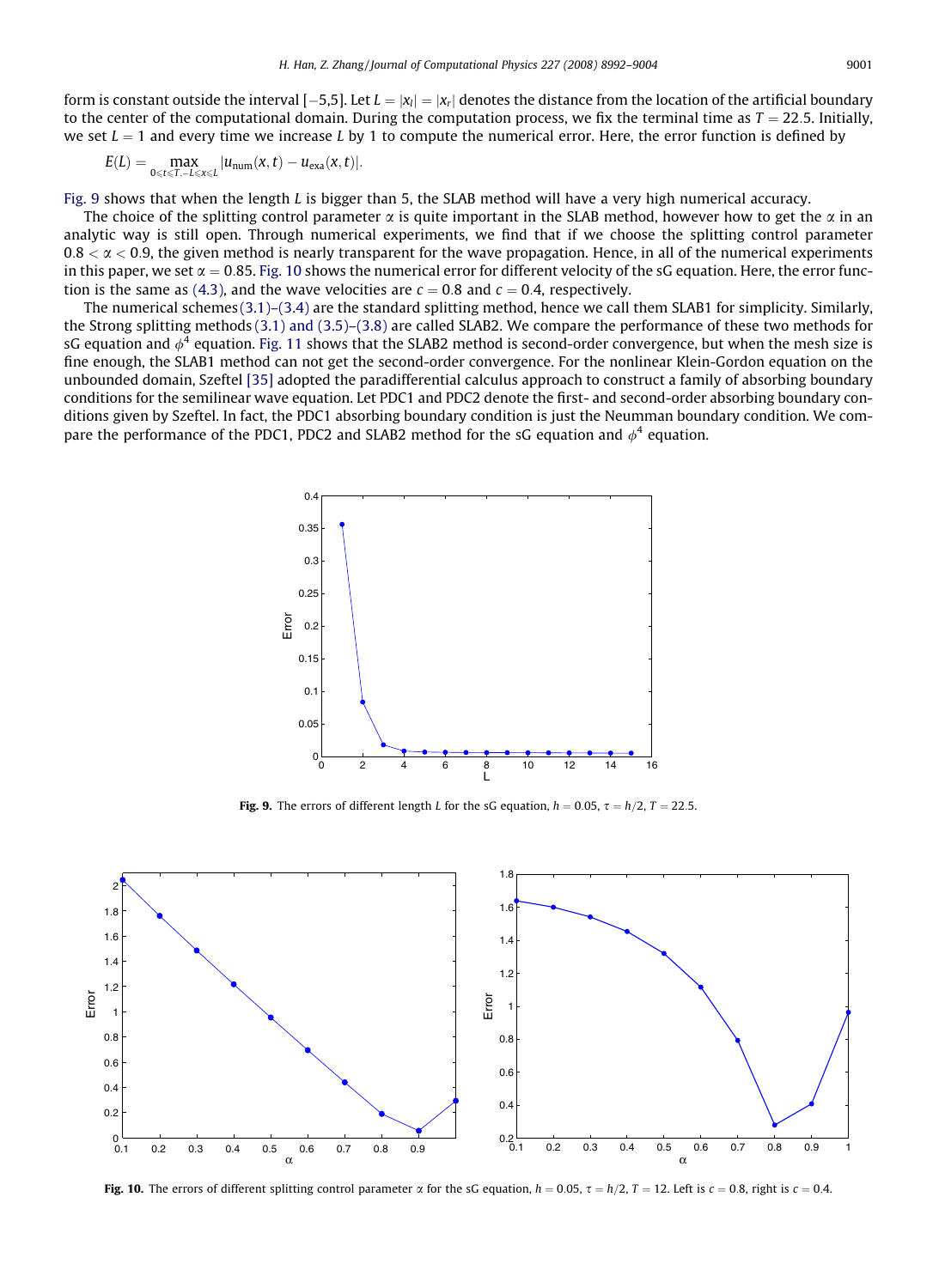<span id="page-10-0"></span>

Fig. 11. Comparison between the standard and Strong splitting methods,  $h = 0.05$ ,  $\tau = h/2$ ,  $T = 12$ . Left is sG equation, right is  $\phi^4$  equation.





Fig. 12. Comparison of different absorbing boundary conditions for the sG equation,  $h = 0.05$ ,  $\tau = h/2$ . From top-left to bottom-right  $c = 0.8$ , 0.6, 0.4, 0.2, respectively.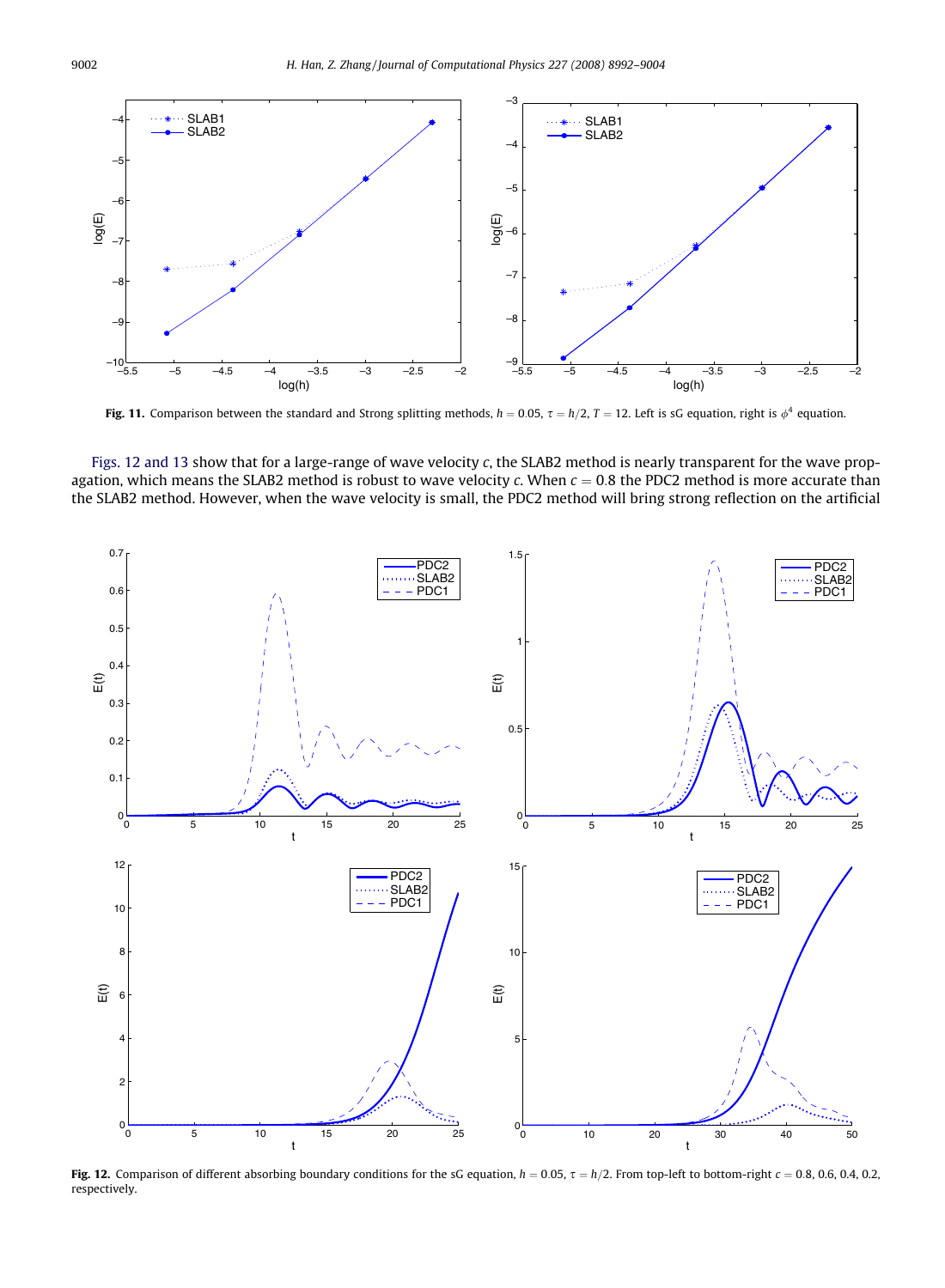<span id="page-11-0"></span>

Fig. 13. Comparison of different absorbing boundary conditions for the  $\phi^4$  equation,  $h = 0.05$ ,  $\tau = h/2$ . From top-left to bottom-right  $c = 0.8$ , 0.6, 0.4, and 0.2, respectively.

boundaries. We can also see that for the nonlinear Klein-Gordon equation, the Neumman (PDC1) boundary conditions will cause dramatic reflection.

## 5. Conclusion

The numerical solution of the one-dimensional nonlinear Klein-Gordon equation on an unbounded domain is studied in this paper. Split local absorbing boundary (SLAB) conditions are obtained by the operator splitting method, then the original initial value problem is reduced to an initial boundary value problem on a bounded computational domain. Numerical examples indicate that the given method is fast and nearly transparent for the wave propagation, but the stability and error analysis of the method is still open. This method also has the potential of generalizing to multi-dimensional nonlinear Klein-Gordon equation on the unbounded domain, which we will be our further work.

#### Acknowledgment

This work is supported by the National Natural Science Foundation of China (Grant No. 10471073).

#### References

- [1] R.K. Dodd, J.C. Eilbeck, J.D. Gibbon, H.C. Morris, Solitons in Nonlinear Wave Equations, Academic Press, New York, 1982.
- [2] P.J. Drazin, R.S. Johnson, Soliton: An Introduction, Cambridge University Press, Cambridge, UK, 1989.
- [3] S. Li, L. Vu-Quoc, Finite difference calculus invariant structure of a class of algorithms for the nonlinear Klien-Gorodn equation, SIAM J. Numer. Anal. 32 (6) (1995) 1839–1875.
- [4] S. Jiminez, Derivation of the discrete conservation laws of a family of finite difference schemes, Appl. Math. Comput. 64 (1994) 13–45.